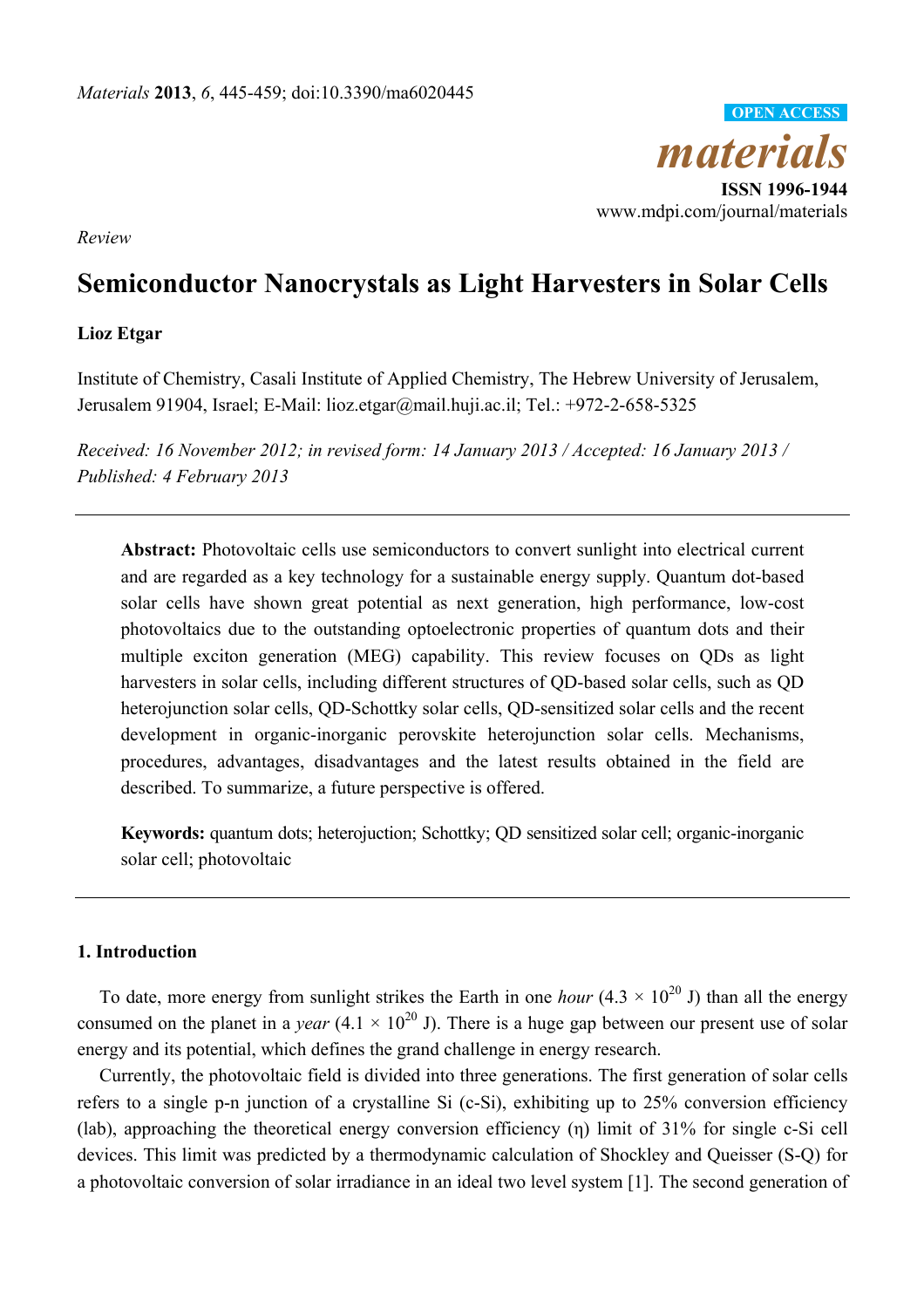solar cells included the use of amorphous-silicon, poly-crystalline-silicon or micro-crystalline-silicon (a-Si, p-Si and mc-Si), cadmium telluride (CdTe) or copper (gallium) indium selenide/sulfide.

The third generation of solar cells, developed over the last decade, aims at conversion efficiencies beyond the S-Q limit of  $\eta = 31\%$ . At the same time, their demands include the quality of the light absorbing materials, their arrangement and their \$/KW-hour cost. The third generation solar cells are broadly defined as semiconductor devices; however, they differ from the previous generations in a few aspects: (a) First generation solar cells are configured as bulk materials that are subsequently cut into wafers and treated in a "top-down" method of synthesis (silicon being the most prevalent bulk material). Third generation solar cells are configured as thin-films (inorganic layers organic dyes and organic polymers), deposited on supporting substrates or as nanocrystal quantum dots (QDs) embedded in a supporting matrix in a "bottom-up" approach; (b) Third generation solar cells do not necessarily rely only on a traditional single p-n junction configuration for the separation of the photo-generated carriers. Instead, this generation includes the use of tandem cells, composed of a stack of p-n junctions of low-dimensional semiconductor structures. Within the limit of an infinite stack of a cascade with various  $E<sub>g</sub>$ , covering a wide range of the solar spectrum, the ultimate conversion efficiency at one sun intensity can increase to about 66%; (c) Third generation solar cells can be configured as donor-acceptor (D-A) hetero-junctions, with staggered electronic band alignment (named type-II configuration). These D-A devices include the photo-electrochemical cells, polymer solar cells and QD-solar cells.

Semiconductor quantum dots exhibit significant optical and electronic properties, which can be tuned according to their size. They are strongly luminescent [2], with various possibilities of preparation methods to control their size. It is clear that these semiconductor QDs are promising alternatives to molecular species for luminescence applications [2–5]. A wide variety of papers, reviews and books highlight the vast interest generated by the QDs [6–13].

Possible semiconductor QDs include CdS, CdSe, CdTe, CuInS<sub>2</sub>, Cu<sub>2</sub>S, PbS, PbSe, InP, InAs, Ag<sub>2</sub>S,  $Bi<sub>2</sub>S<sub>3</sub>, Sb<sub>2</sub>S<sub>3</sub>$  and organo lead halide perovskite, which have been used as light harvesters in photovoltaic devices [14–23]. The short list of semiconductor QDs, which have been used as sensitizers in photovoltaic cells, presents the research areas that remain for researchers to explore for new semiconductors that can be used as light harvesters in QD-based solar cells.

This review focuses on QDs as light harvesters in solar cells, including different structures of QD-based solar cells—QD heterojunction solar cells, QD-Schottky solar cells, QD-sensitized solar cells and the recent development in organic-inorganic perovskite heterojunction solar cells. The mechanism, procedures, advantages, disadvantages and latest results obtained are described. In addition, a perspective on the future is offered.

#### **2. Basic Terms for Photovoltaic Performance**

In general photovoltaic (PV) cells, can be modeled as a current source in parallel with a diode. As the intensity of light increases, current is generated by the PV cell. Where there is no light, the PV cell behaves like a diode (Figure 1).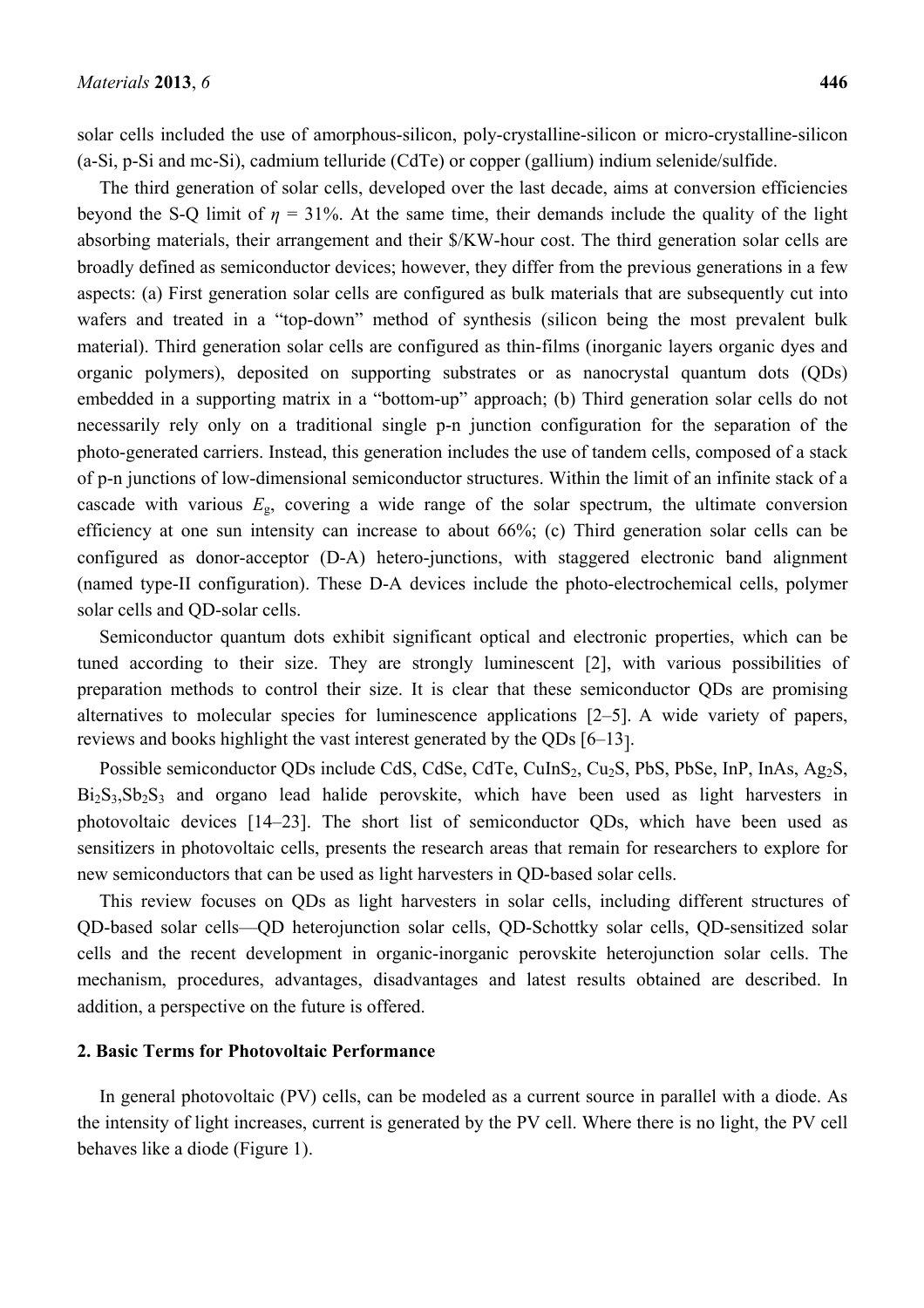**Figure 1.** (**a**) I-V Curve of photovoltaic (PV) cell in darkness and under illumination; (**b**) Electrical diagram of a PV cell.



The total current *I* in an ideal cell is equal to the current  $I_l$  generated by the photoelectric effect minus the diode current  $I_D$ , according to the equation:

$$
I = I_l - I_D = I_l - I_0(e^{\frac{qV}{kT}} - 1)
$$
\n(1)

where I<sub>0</sub> is the saturation current of the diode, *q* is the elementary charge  $1.6 \times 10^{-19}$  Coulombs, *k* is a constant of value  $1.38 \times 10^{-23}$  J/K, *T* is the cell temperature in Kelvin and *V* is the measured cell voltage.

When taking into account the series and shunt resistances, equation 1 can be expanded to Equation (2), where *n* is the diode ideality factor (typically between 1 and 2) and  $R<sub>S</sub>$  and  $R<sub>S</sub>$  represent the series and shunt resistances, respectively:

$$
I = I_{l} - I_{0} \left( e^{\frac{q(V + IR_{S})}{nkT}} - 1 \right) - \frac{V + IR_{S}}{R_{SH}}
$$
(2)

When the voltage is equal to zero, the short circuit can be calculated (Jsc); The Jsc occurs at the beginning of the forward bias sweep. On the other hand, the open circuit voltage occurs when no current passes through the cell.

The solar cell is operated over a wide range of voltages (*V*) and currents (*I*). By continuously increasing the applied voltage on an irradiated cell, from  $V = 0$  (with a short circuit current,  $J_{sc}$ ), through the point of  $I = 0$  (with an open circuit voltage,  $V_{oc}$ ), to a very high value of *V*, it is possible to determine the maximum-power point at which the cell delivers maximum electrical power; thus,  $V_m \times I_m = P_{max}$  in Watts. From that point on, the fill factor, defined as  $FF = P_{max}/(I_{sc}V_{oc})$ , is determined.

A larger fill factor is desirable and corresponds to an I-V sweep that is more square-like. Fill factor is also often represented as a percentage.

The power conversion efficiency (*η*), defined as the percentage of the solar power that is converted from absorbed light to electrical energy, is estimated [Equation (3)]:

$$
\eta = \frac{FF \bullet V_{\infty} \bullet J_{\infty}}{P_{in}}
$$
\n(3)

where  $P_{in}$  is the input light irradiance, which illuminates the cell. Additional details of the operation of solar cells and their principles can be found in review articles and textbooks [17,24–26].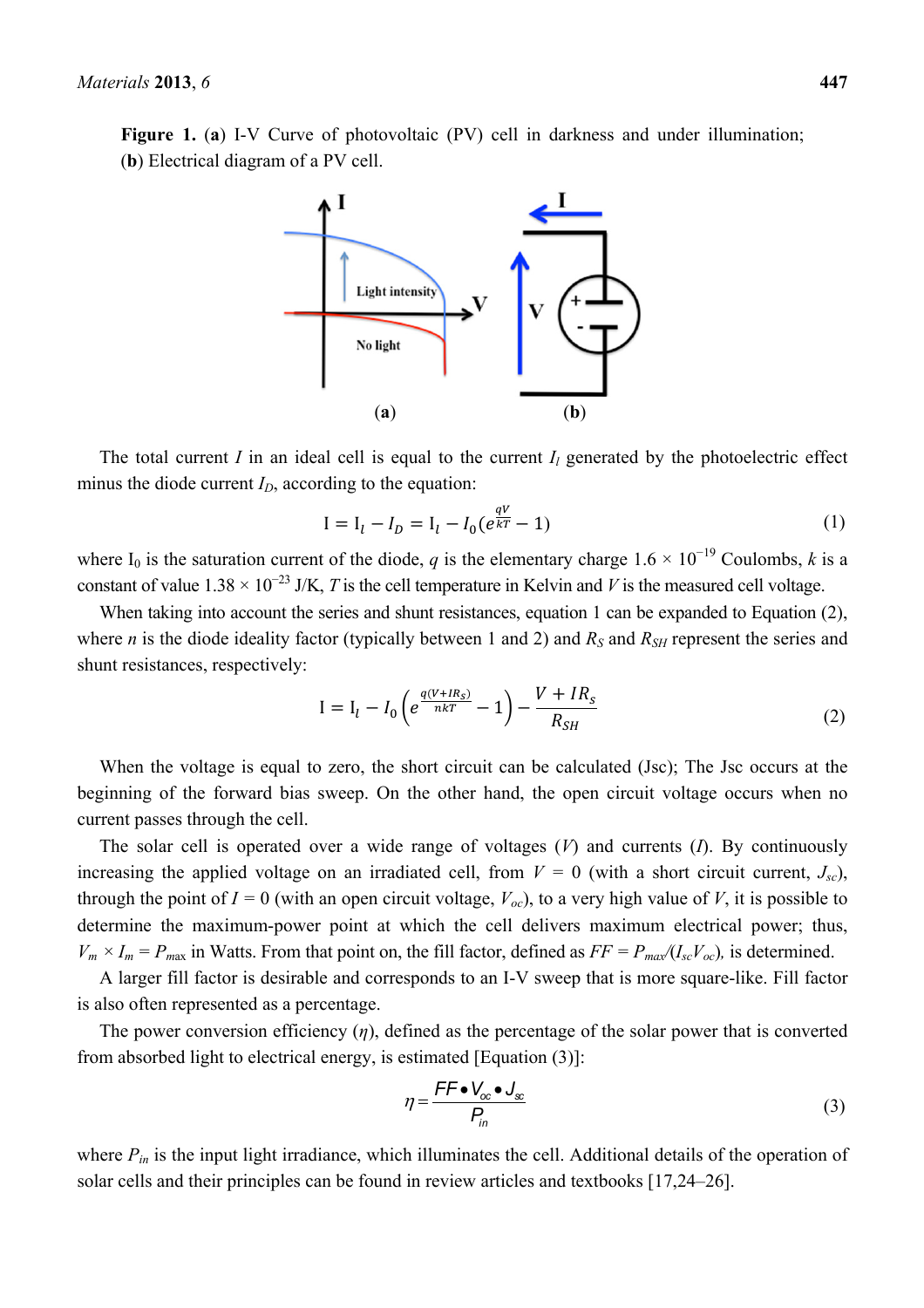## **3. QDs Solar Cell Structure**

#### *3.1. QD Heterojunction Solar Cells*

In a heterojunction device, the top and bottom layers have different roles. The top layer, or *window layer*, is a material with a high band gap selected for its transparency to light. The window allows almost all incident light to reach the bottom layer, which is a material with low band gap that readily absorbs light. This light then generates electrons and holes very near the junction, which helps to effectively separate the electrons and holes before they can recombine.

In QD heterojunction solar cells, the bottom layer is composed of compact, mesocopic metal-oxide layers acting as electron collectors. Light is absorbed by the QDs with metal (usually gold or silver) as the top contact without additional electron blocking layers (Figure 2A). The conduction and valence bands of the QDs permit electron injection and hole transportation to the metal oxide and the metal, respectively (Figure 2B). The QDs in this cell structure are subsequently deposited layer by layer on the porous metal-oxide film by spin coating or dip coating of a concentrated QD solution. Each layer is cast at a high spinning rate or dipped in concentrated QD solution and then treated briefly with a solution of linker molecules intended to achieve dense and conductive QDs film. This treatment displaces the original ligand and renders the QD insoluble, allowing thin films of several hundred nanometer thicknesses to be created.





The number of QD layers deposited on the metal oxide plays an important role for the photovoltaic performance. If the QD layer is too thick, the collection of photogenerated charge carriers is incomplete, while too-thin QD layers show poor light harvesting.

There are several parameters that affect the photovoltaic performance in such a device architecture. The open circuit voltage, fill factor and photocurrent decrease with increasing the QD size; however, inter-particle electron transfer is facilitated in films made of the larger QDs, because for a given film thickness, there is a smaller number of particle boundaries to cross until the electrons arrive at the metal oxide. According to Matt Law and co-authors [18], the mobility of electrons and holes increases by one to two orders of magnitude with an increased QD diameter (e.g., a 2 nm increase in the QD diameter results in a one order of magnitude increase in the electron mobility). The size-mobility trends seem to be driven primarily by the smaller number of hops required for transport through arrays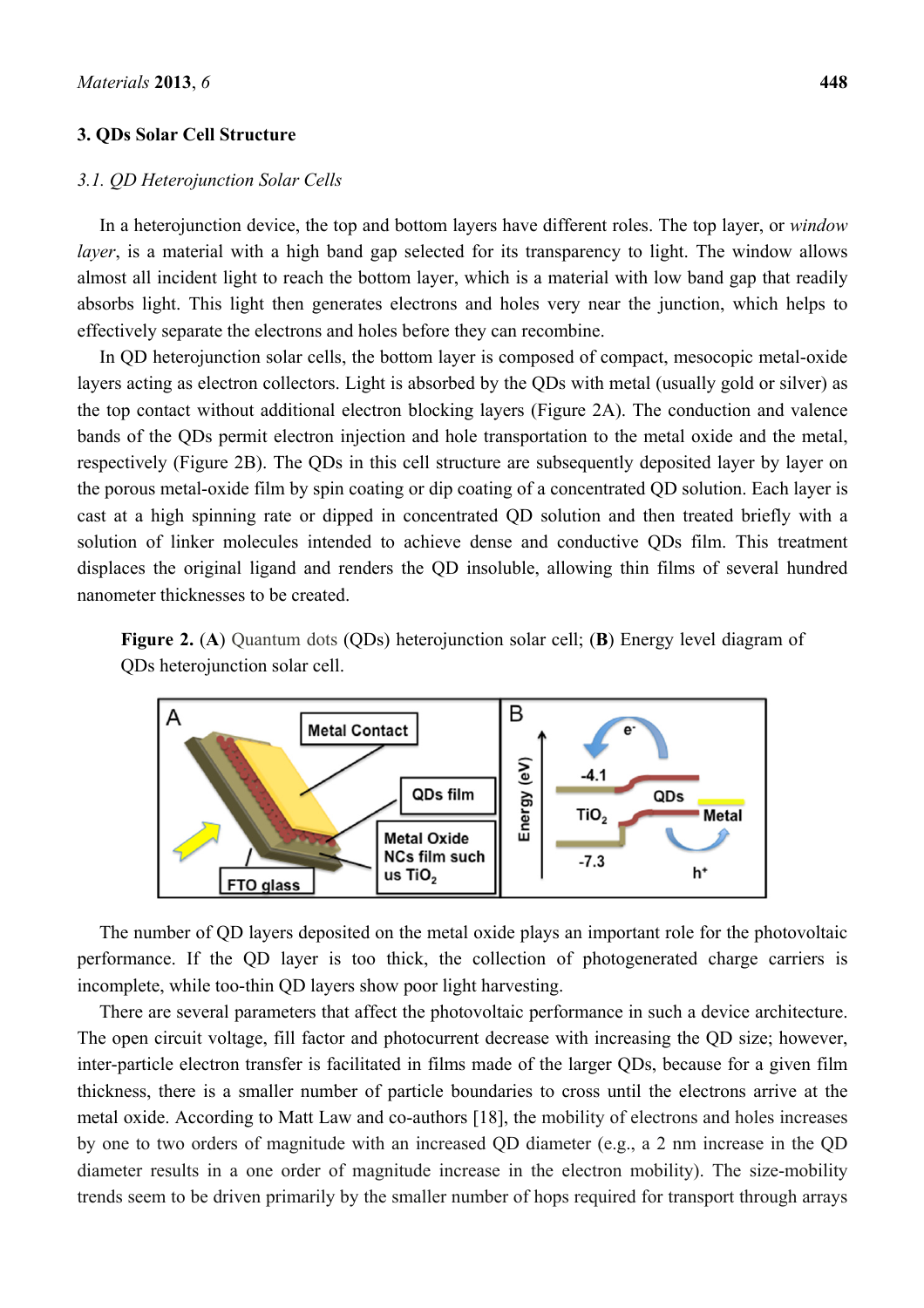of larger QDs, but may also reflect a systematic decrease in the depth of trap states with decreasing QD band gap. These authors also observed that the carrier mobility is independent of the polydispersity of the QD samples. This fact is rationalized in terms of the smaller band gap, *i.e.*, larger diameter QDs carry most of the current in these QD solids if they can form a percolation network.

Recent investigations focus on depleted heterojunction devices, employing a mesoscopic wide band gap semiconductor oxide, such as  $TiO<sub>2</sub>$  or ZnO, as a thin spacer layer between PbS ODs and the conducting transparent oxide current collector [19,27–36]. Efficiencies of 5%–6% were observed with these simple structures.

Sargent and co-authors [37] demonstrate the possibility of funneling energy toward an acceptor in QD heterojunction solar cells, involving a sequence of layers consisting of quantum dots selected as having different diameters and, therefore, different band gaps. The quantum funnel conveys photoelectrons from their point of generation toward an intended electron acceptor. This kind of solar cell benefitted from an enhanced fill factor. Another study by the same group discussed atomic ligands that make use of monovalent halide anions to enhance electronic transport and passivate surface defects in PbS QD films. Solar cells fabricated following this strategy show up to 6% solar AM1.5G power conversion efficiency [38]. Nozik *et al.* [39] introduce molybdenum oxide (MoO*x*) and vanadium oxide as a hole extraction layer in heterojunction ZnO/PbS quantum dot solar cells. They reported on power conversion efficiency of 4.4% certified by NREL. The hole extraction layer enhances the band bending to allow efficient hole extraction. The shallow traps in the  $MoO<sub>x</sub>$  layer enhance the carrier transport to the metal anode. The same researchers demonstrate, for the first time, superior stability of cells composed of ZnO NCs using air stable 1.3 eV PbS QDs. The stability was examined in a 1,000-hour test in air under constant illumination with no encapsulation applied to the device. The device demonstrates power conversion efficiency of 3% [40]. Etgar *et al.* presented for the first time the use of  $TiO<sub>2</sub>$  nanosheets with 001 plane as the dominant exposed facet in PbS QD heterojunction solar cells, achieving a power conversion efficiency of 4.7% [33]. The better photovoltaic performance of the nanosheets compared to nanoparticles may be attributed to the higher ionic charge of the exposed (001) compared to the (101) facets, strengthening the attachment of the  $QDs$  to the TiO<sub>2</sub> surface. Moreover, a detailed study on the electronic properties of heterojunction solar cells was made using electrochemical impedance spectroscopy [34].

A tandem heterojunction QDs solar cell has been demonstrated recently [31,41]. The tandem solar cell was made from different sizes of PbS QDs to increase the energy harvested from the sun. In order to allow the hole and electron to recombine, a graded recombination layer was used. The open circuit voltage of the tandem solar was about 1 V, which is the sum of the two constituent single-junction devices.

Finally, multiple exciton generation (MEG) was also witnessed in a similar QD-based solar cell structure [42,43]. The MEG effect requires a photon with an energy at least twice the band gap of the QDs; This produces two or more electron-hole pairs. Therefore, it is obvious that the MEG process can enhance the photocurrent of the solar cell. The authors of these reports observed external quantum efficiency exceeding 100%. This finding opens the way for enhancing the power conversion efficiency in QD-based solar cells beyond the S-Q limit of  $\eta = 31\%$ .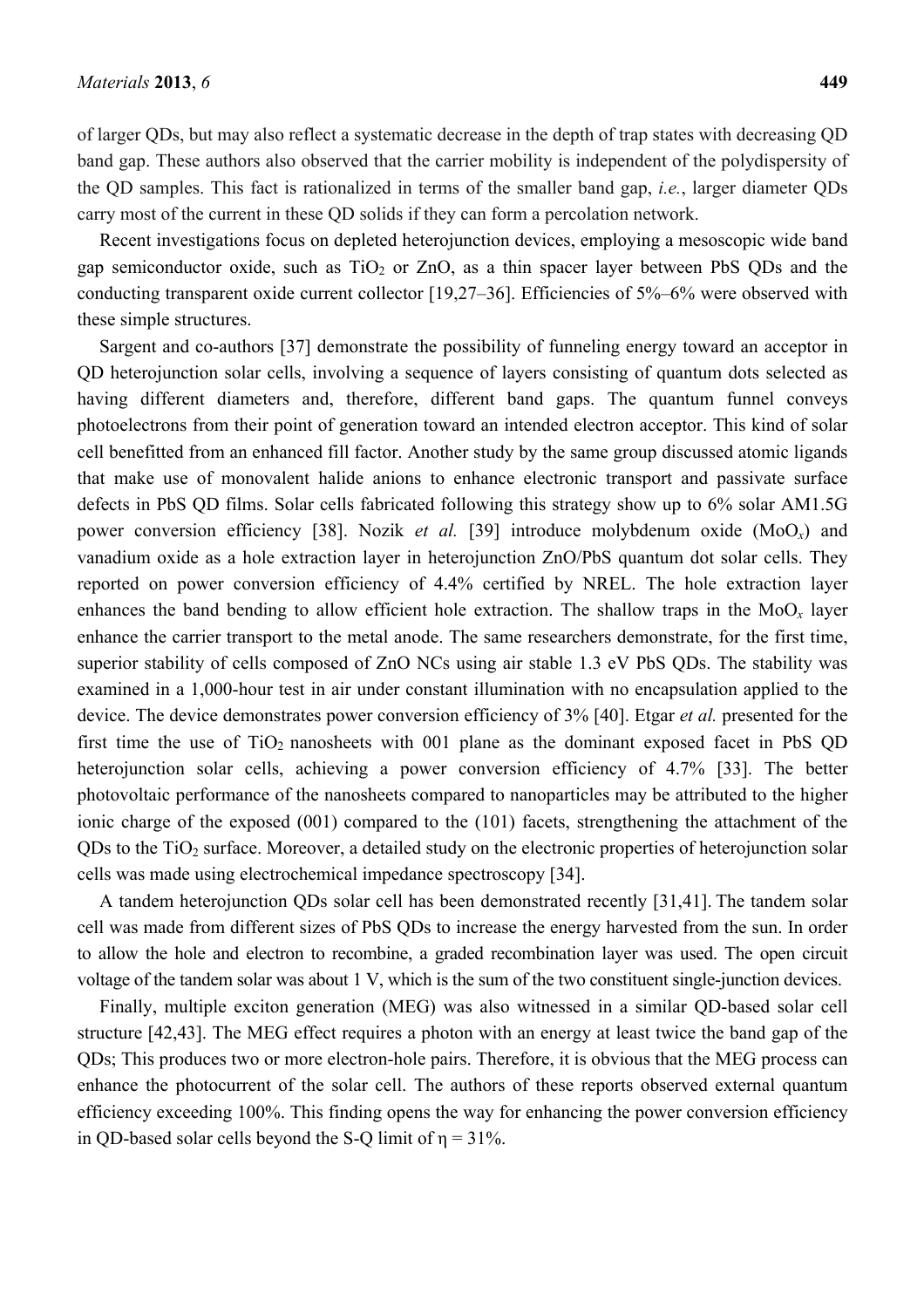#### *3.2. QD-Schottky Solar Cells*

Schottky-based solar cells are created from the Schottky junction between a semiconductor and a metal. Solar cells of this type have a long history, dating back to 1883, when Charles Fritts coated selenium with a thin layer of gold to make one of the world's first solar cells.

How is a Schottky barrier created? When there is an interface between a metal and semiconductor, a depletion or inversion layer in the semiconductor is induced. A built-in potential, called the Schottky barrier, appears between the bulk of the semiconductor and the surface. The device architecture of a QD-Schottky barrier solar cell is shown in Figure 3A. The QDs are spin cast from solution, leading to smooth, densely packed arrays. The deposition techniques are similar to the one described for heterojunction solar cells. As shown in Figure 3B, a Schottky barrier is formed between the metal contact and the QDs film. Photogenerated holes are extracted through the transparent conducting ITO contact and a depletion region of width, W, forms near the Schottky contact.

**Figure 3.** (**A**) QDs barrier Schottky solar cell; (**B**) Energy level diagram of QD barrier Schottky solar cell; W–width of the depletion layer.



An important factor in the QD-Schottky solar cell is the open circuit voltage (Voc), which increases proportionally to the band gap, described by:  $V_{OC} \approx 0.49(Eg/q) - 0.253$  V, where *q* is the charge of an electron [44].

In a metal junction with semiconductor (p-type), the Voc of the cell decreases with the increased work function of the metal. However, Luther *et al.* [45] have found that the surface Fermi level can be pinned, so the barrier height is relatively independent of the metal.

Recent reports of QD Schottky solar cells using PbSe and PbS QDs show power conversion efficiencies (PCEs) of 1.8%–2.1% under AM1.5G illumination [46–48]. These results suggest that PbS and PbSe QDs films exhibit p-type semiconductor behavior after thiol treatment and form Schottky junctions on contact with metals.

QDs Schottky solar cells reach high short circuit current densities (Jsc), although in some cases, their open circuit voltage (Voc) remains low. For example, a Voc of ~0.05 V was obtained in a PbSe QD Schottky solar cell with an Au contact, due to the high work function of the Au [44]. As a result, air sensitive contacts of Ca or Mg metal coated with Al were required to increase the Voc of the Schottky junction (0.2–0.3 V of Voc) [46]. A further increase in ODs Schottky solar cell efficiency was reported recently, reaching a Voc of 0.51 V, introducing Al/LiF contact [49]. The increase in the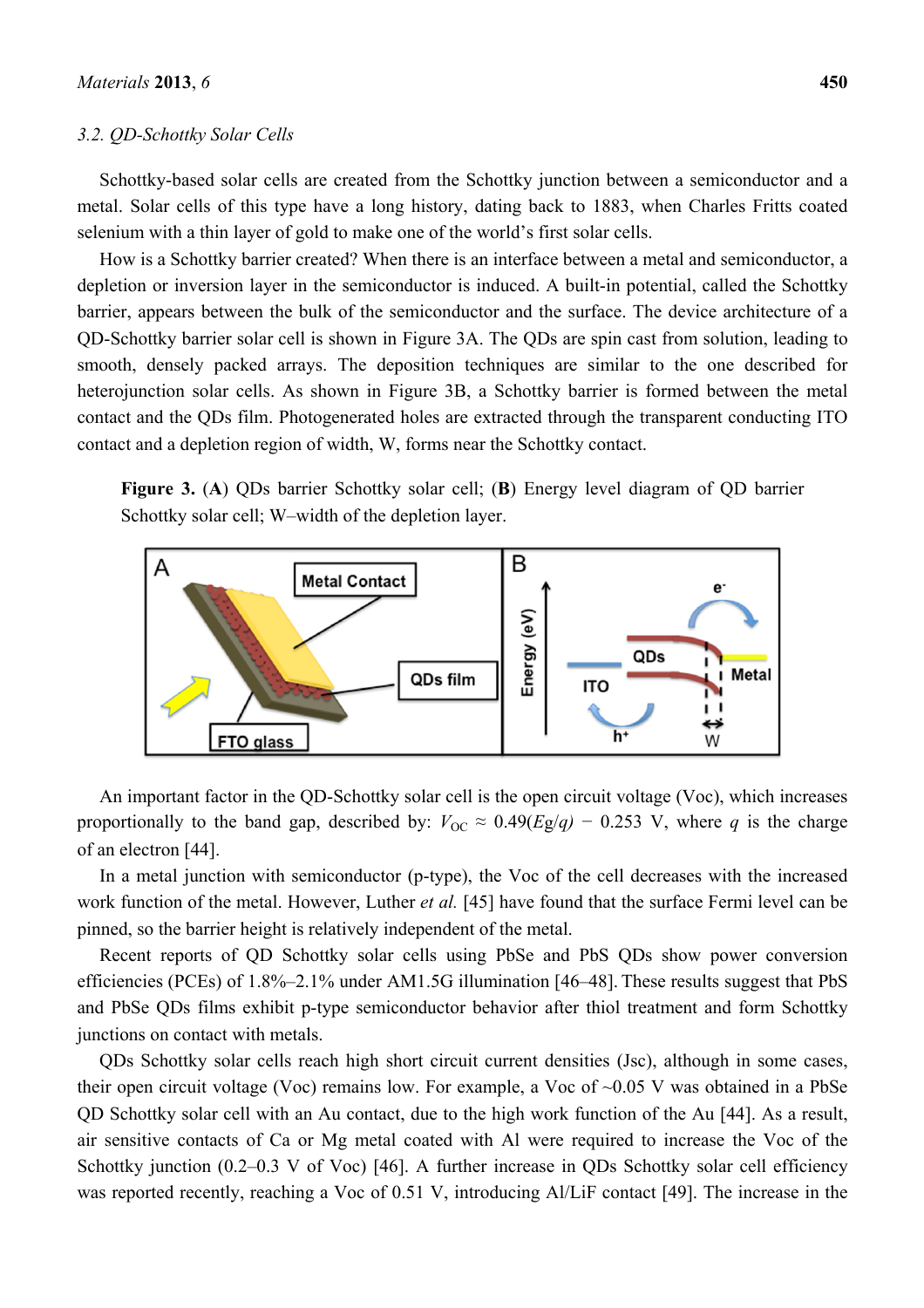Voc for QD Schottky solar cells, in addition to the high Jsc, puts them in a position to achieve higher efficiencies.

#### *3.3. QD-Sensitized Solar Cells*

Quantum-dot sensitized solar cells (QDSSC) are based on ensembles of nanometer size heterointerfaces between two semiconducting nanostructured materials. In this structure, ODs are attached to a wide band gap material (such as commonly used  $TiO<sub>2</sub>$  or  $ZnO$ ) through a linker with bifunctional molecules of the form X-R-Y for linking (where X and Y are functional groups, such as carboxylic, thiol *etc.*, and R is an alkyl group) or without a linker molecule, directly attached to the wide band gap material. Finally, a thin layer of liquid electrolyte containing a redox couple or a hole conductor (such as a hole conducting polymer) is sandwiched between this photoelectrode and a counter electrode to form the QDSSC. The device configuration depicted in Figure 4A separates the positive and negative photogenerated carriers into different regions of the solar cell using the following mechanism: after incident photons are absorbed by the QDs, photoexcited electron-hole pairs are confined within the nanocrystal. If they are not separated quickly, they will simply recombine.

**Figure 4.** (**A**) The structure of a QD-sensitized solar cell; (**B**) Energy level diagram of a QD-sensitized solar cell.



After the electron is injected into the metal oxide, the positively charged QD can be neutralized either by hole injection into a hole conductor or through an electrochemical reaction with a redox couple in an electrolyte. The most common deposition techniques in QDSSC are the chemical bath deposition (CBD) and successive ionic adsorption and reaction (SILAR) process where the QDs attach directly to the wide band gap material. The CBD method is one of the cheapest methods to deposit thin films and nanomaterials. The CBD technique requires solution containers and substrate mounting devices. The chemical bath deposition yields stable, adherent, uniform, robust films with good reproducibility by a relatively simple process. The growth of the thin films strongly depends on growth conditions, such as duration of deposition, composition and temperature of the solution and the topographical and chemical nature of the substrate.

The SILAR process is based on sequential reactions at the substrate surface. Each reaction is followed by rinsing, which enables a heterogeneous reaction between the solid phase and the solvated ions in the solution. Accordingly, a thin film can be grown layer-by-layer, and the thickness of the film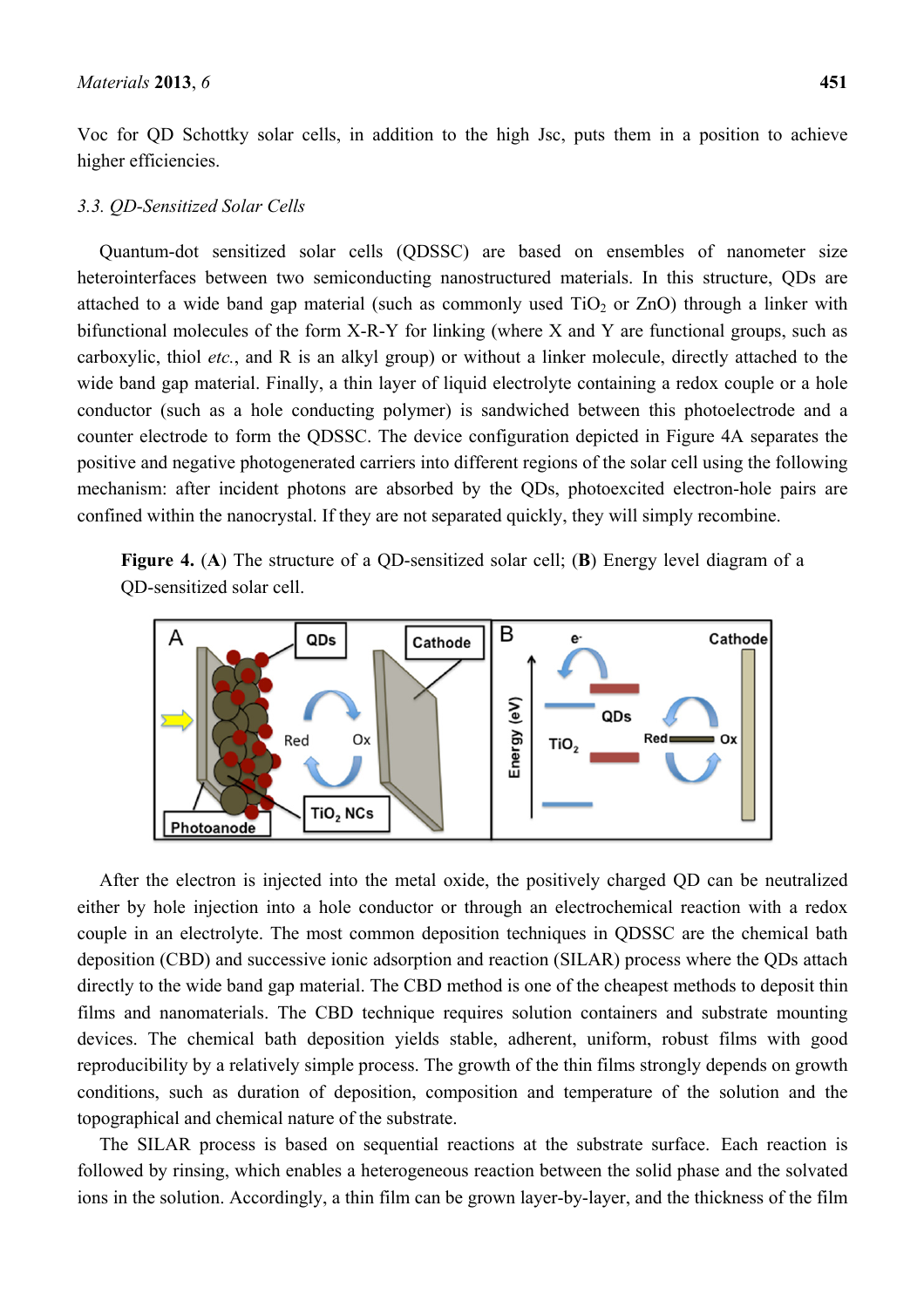is determined by counting the deposition reactions. Examples of materials to be used in QDSSCs are CdS and CdSe nanocrystallites. These materials have shown the possibility to inject electrons to a wider band gap material, such as  $TiO_2$  [20–22,50,51],  $SnO_2$  [52,53] and ZnO [54,55].

Various semiconductor structures were tried in QDSSCs, such as alloys of CdSeS and core shells. Tunable energy band CdSe*x*S(1−*x*) QDs were developed for QDSSCs by the SILAR technique. The results indicated that the energy band and the light absorption of CdSe*x*S(1−*x*) QDs could be controlled by the ratio of the sulfur (S) and the selenium (Se), compared with the conventional CdS/CdSe system. The alloys system shows higher light harvest ability and a broader response wavelength region expressed by its absorption spectrum and IPCE spectrum. As a result, a power conversion efficiency of 2.27% was obtained with the CdSe<sub>*x*</sub>S<sub>(1-*x*)</sub> QDSSCs under AM 1.5 illumination of 100 mW cm<sup>2</sup>. After being further treated with CdSe QDs, the CdSe*x*S(1−*x*)/CdSe QDSSCs yielded an energy conversion efficiency of 3.17% due to the enhanced absorption and the reduced recombination [56].

Recently, Zaban and co-authors [57] published a multilayer approach, consisting of multilayer CdSe QDs, which were assembled on a compact  $TiO<sub>2</sub>$  layer. They showed that the sensitization of low-surface-area  $TiO<sub>2</sub>$  electrodes with QD layers increases the performance of the solar cell, resulting in a 3.86% efficiency. The results showed the difference between dye-sensitized solar cells compared to QD-sensitized solar cells; when using a multilayer of dye molecules, the cell performance decreases, which is the opposite result of QD-sensitized solar cells. Further progress was achieved by Kamat *et al.* [58]. They demonstrate a 5.4% of power conversion efficiency by employing  $Mn^{2+}$  doping of CdS in QDSSCs. QDSSCs constructed with Mn doped CdS/CdSe were deposited on mesoscopic TiO<sub>2</sub> film. The counter electrode in this study was  $Cu<sub>2</sub>S$ /graphene oxide, while the redox couple wassulfide/polysulfide. This cell showed good photostability for two hours under continuous illumination, achieving a steady photocurrent.

#### *3.4. Organic-Inorganic Perovskite Heterojunction Solar Cells*

The basic layered perovskite structures [59] are  $(R-NH<sub>3</sub>)<sub>2</sub> MX<sub>4</sub>$  and  $(NH-R-NH)MX; (X = Cl<sup>-1</sup>, Br<sup>-1</sup>)$ or  $I^{-1}$ ), and they are schematically depicted in Figure 5. The inorganic layers consist of sheets of corner-sharing metal halide octahedra. The M cation is generally a divalent metal that satisfies charge balancing and adopts an octahedral anion coordination. Examples include  $Cu_2^{2}$ ,  $Ni_2^{2}$ ,  $Co_2^{2}$ ,  $Fe_2^{2}$ ,  $Mn_2^{2}$ ,  $Cr_2^{2}$ ,  $Pd_2^{2}$ ,  $Cd_2^{2}$ ,  $Ga_2^{2}$ ,  $Sn_2^{2}$ ,  $Pb_2^{2}$ ,  $Eu_2^{2}$  or  $Yb_2^{2}$ . Recently, this family has been extended to include the trivalent metals,  $B_{3}^{+3}$  and  $S_{3}^{+3}$  [60].

The inorganic layers are usually called perovskite sheets, because they are derived from the three dimensional AMX<sub>3</sub> perovskite structure, by making a one-layer-thick cut along the  $\leq 100$  direction of the three-dimensional crystal lattice. The structural modifications can be achieved by changing the compositions of the organic and inorganic salts in the starting solution to enable tailoring of the electronic, optical and magnetic properties.

The organic component consists of a bilayer or a monolayer of organic cations. In the case of the monolayer (monoammonium, as an example), the ammonium head of the cation bonds to the halogens in one inorganic layer, and the organic group extends into the space between the inorganic layers. For the bilayer (diammoniumcations, as an example), the molecules extend into the distance between the organic layers, which means that no van der Waals forces exist between the layers. The organic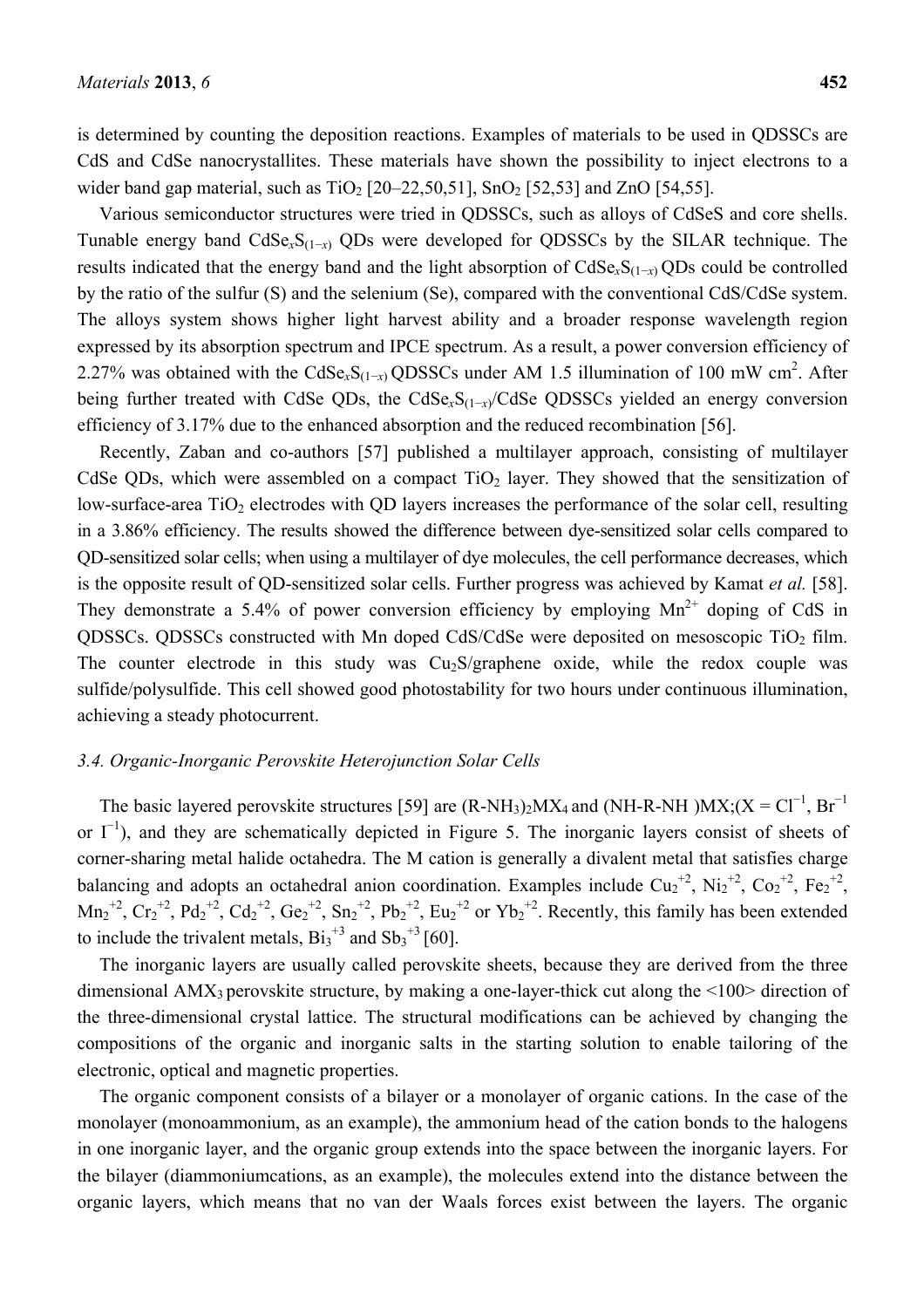R-group most commonly consists of an alkyl chain or a single-ring aromatic group. These simple organic layers help define the degree of interaction between the inorganic layers and the properties developing in the inorganic layers. These important modifications are the result of changing the stoichiometry or composition of the organic and inorganic salts in the precursors solution used to grow the films or crystals. The layered perovskite described demonstrates that the inorganic sheets can determine the formation of single crystalline layers, which would achieve higher mobilities.

**Figure 5.** Single-layer oriented perovskites with monoammonium (R-NH<sup>+3</sup>) or diammonium (NH<sub>3</sub><sup>+</sup>-R-NH<sup>+3</sup>) organic cations. Note that divalent ( $M^{2+}$ ) metals generally occupy the metal site.



The direct band gap, large absorption coefficients [61] and high carrier mobility [62,63] of organo-lead halide perovskites present good potential for their use as light harvesters in mesoscopic heterojunction solar cells. Their electronic properties can be tailored, allowing for the formation of layered materials to control the distance and the electronic coupling between the inorganic sheets, according to the structure of the organic component employed. The layered perovskites have high stability in dry air. A few reports used CH<sub>3</sub>NH<sub>3</sub>PbI<sub>3</sub> perovskite nanocrystals as sensitizers in photoelectrochemical cells with liquid electrolyte [23,64–66]. However, the performance of these systems rapidly declined due to dissolution of the perovskite. This problem was alleviated by replacing the electrolyte with a solid state hole conductor [66]. Very recently, the tin iodide-based perovskite  $CsSnI<sub>3</sub>$  has been employed as a hole conductor, together with N719 as a sensitizer in solid state dye-sensitized solar cells, yielding a PCE of 8.5% [67]. Very recently, Snaith *et al.* [68] reported on efficient hybrid organic-inorganic solar cells, based on meso-superstructured organo halide perovskite, yielding a power conversion efficiency of 10.9%. This cell structure has few fundamental energy losses, so it can generate an open circuit voltage of more than 1V, despite the narrow energy gap (around 1.5 eV). The use of inert alumina oxide prevents the injection of electrons. As a result, the electrons are forced to reside in the perovskite and to be transported through it. In addition to this breakthrough, Etgar *et al.* [69] reported on the use of hole conductor free perovskite heterojunction solar cells. The authors found that the lead halide perovskite can transport holes, in addition to its functionality as an absorber, and achieved efficiency as high as 7% under low light intensity.

Table 1 lists various structures of QD-based solar cells, presenting the type of QDs used and their photovoltaic parameters. Due to the many publications available in this field, the table only includes a fraction of the results to highlight the cutting edge performance of each QD-solar cell structure.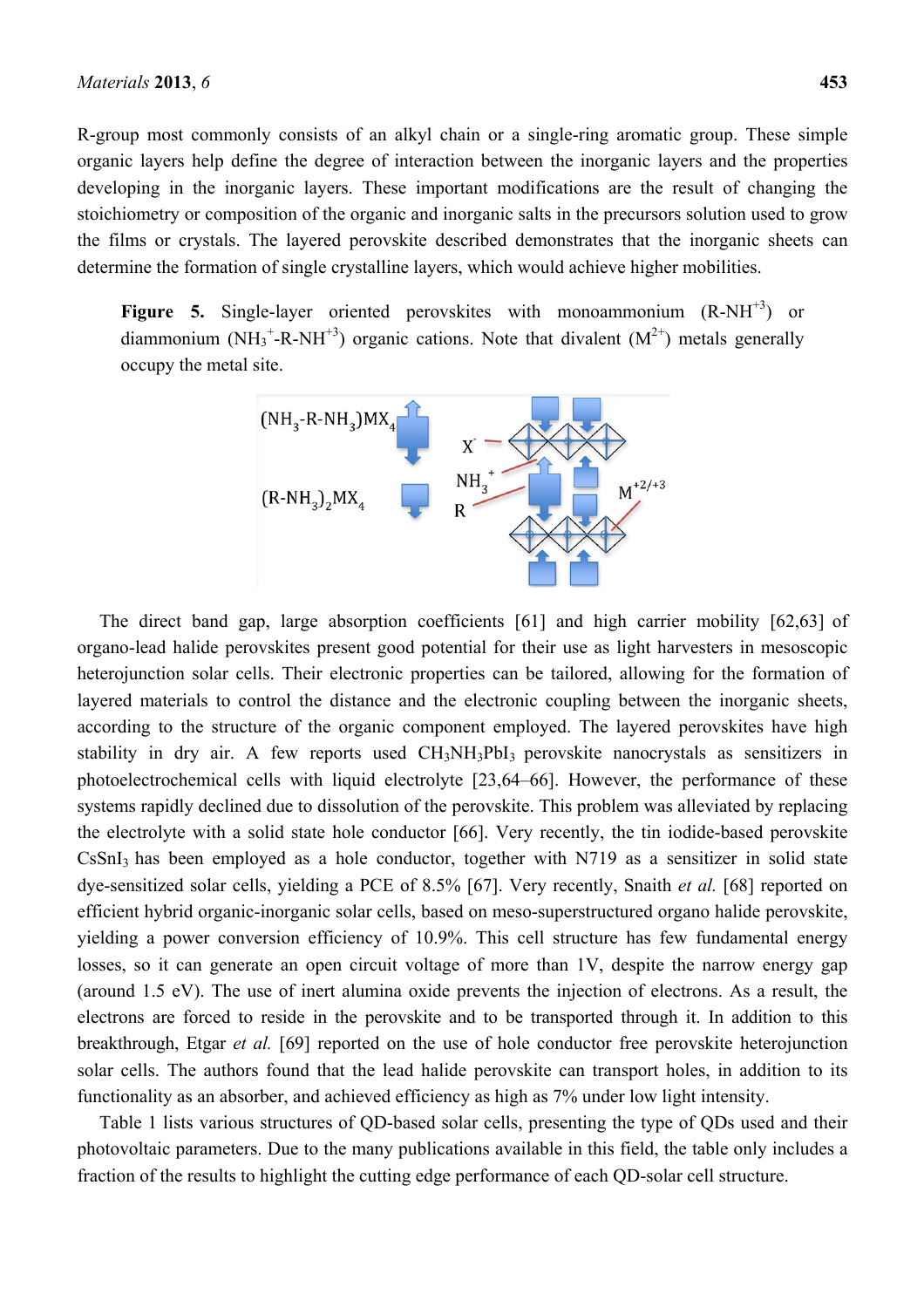| <b>QDs Solar Cell</b>                                       | <b>QD</b> Type                | Jsc                   | Voc   | <b>Efficiency</b> | Reference |
|-------------------------------------------------------------|-------------------------------|-----------------------|-------|-------------------|-----------|
| <b>Structure</b>                                            |                               | (mA/cm <sup>2</sup> ) | (V)   | $(\%)$            |           |
| Heterojunction                                              | $TiO2$ NPs/PbS atomic ligands | 20.2                  | 0.48  | 6                 | $[38]$    |
| Heterojunction                                              | ZnO/PbS                       | 18.1                  | 0.524 | 4.4               | [39]      |
| Heterojunction                                              | $TiO2$ nanosheets/PbS         | 20.5                  | 0.545 | 4.7               | $[33]$    |
| Schottky                                                    | <b>PbS</b>                    | 14                    | 0.51  | 3.6               | [45]      |
| Schottky                                                    | PbS                           | 24.5                  | 0.239 | 2.1               | [46]      |
| Schottky                                                    | $PbS_xSe_{1-x}$               | 14.8                  | 0.45  | 3.3               | $[49]$    |
| QDSSC (multilayer)                                          | CdSe                          | 12                    | 0.556 | 3.86              | $[57]$    |
| <b>QDSSC</b>                                                | $Mn^{2}$ doped CdS/CdSe       | 20.7                  | 0.558 | 5.4               | [58]      |
| QDSSC                                                       | $CdSe_xS_{(1-x)}/CdSe$        | 12.27                 | 0.44  | 3.14              | [56]      |
| Perovskite as hole<br>conductor                             | N719                          | 15.9                  | 0.72  | 8.5               | [67]      |
| Perovskite sensitized<br>solar cell                         | $(CH_3NH_3)PbI_3$             | 17.6                  | 0.88  | 9.7               | [66]      |
| Perovskite solid state<br>solar cell                        | $(CH_3NH_3)PbI_2Cl$           | 17.8                  | 0.98  | 10.9              | [68]      |
| Hole conductor free<br>perovskite solid state<br>solar cell | $(CH_3NH_3)PbI_3$             | 16.1                  | 0.63  | 5.5               | [69]      |

**Table 1.** Summary of photovoltaic performance for various QD-based solar cell structures.

## **4. Future Perspective**

Semiconductor QDs are promising alternatives to be used as light harvesters in solar cells. The properties of semiconductor QDs can be changed by tailoring their size. In addition, their band gap is tunable to different wavelengths of light, allowing them to harness energy from the visible to the infrared regions. QDs are inexpensive and easy to manufacture, making it possible to fabricate QD solar cells at low cost. There is room for major improvements in finding new semiconductors, which can be synthesized as QDs and function as light harvesters. This review shows possible architectures for QD-based solar cells, the influence of the cell structure on the cell mechanism and, hence, on the photovoltaic performance. Novel device architectures have much to offer the field, yet there is plenty of opportunity for further improvements through systematically engineering high-electron-mobility electrodes, such as nanopillars, nanowires and nanopores. The electronic interaction between QDs and electron acceptors is essential, and modifications of the photoanode surface will be required. The QD solar cells field has much to offer—devices with high performance, low fabrication cost and long-term stability can be expected in the future.

#### **Acknowledgments**

L.E. acknowledges the Marie Curie Actions—Intra-European Fellowships (FP7-PEOPLE-2009-IEF) under grant agreement n° 252228, project "Excitonic Solar Cell". This research was also funded by the European Community's Seventh Framework Programme (FP7/2007-2013) under grant agreement n°227057, Project "INNOVASOL".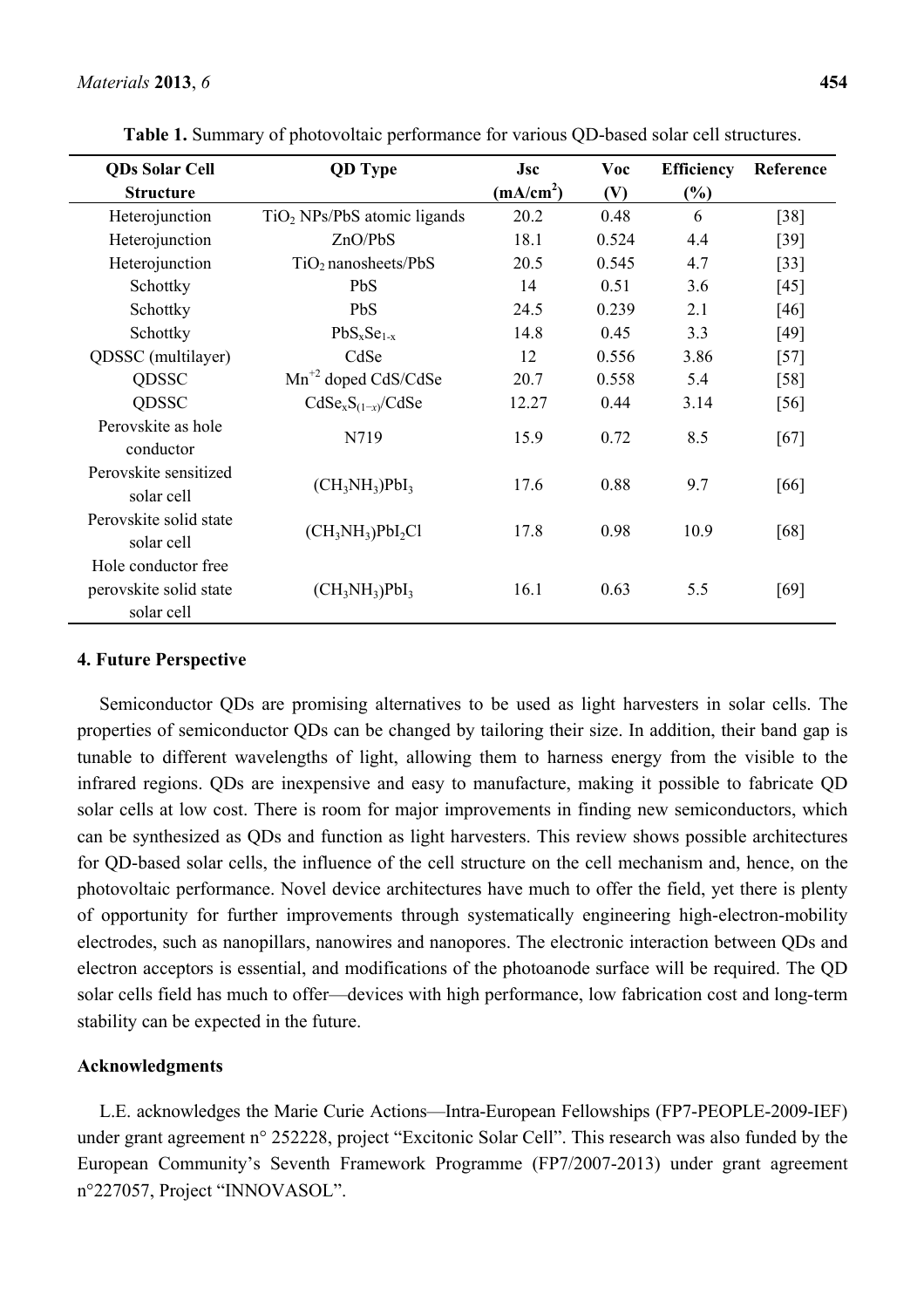# **References**

- 1. William, S.; Hans, J.Q. Detailed balance limit of efficiency of *p-n* junction solar cells. *J. Appl. Phys.* **1961**, *32*, 510:1–510:10.
- 2. Bawendi, M.G.; Steigerwald, M.L.; Brus, L.E. The quantum mechanics of larger semiconductor clusters ("quantum dots"). *Annu. Rev. Phys. Chem.* **1990**, *41*, 477–496.
- 3. Alivisatos, A.P. Semiconductors clusters, nanocrystals, and quantum dots. *Science* **1996**, 271, 933–937.
- 4. Efros, A.L.; Rosen, M. The electronic structure of semiconductor nanocrystals. *Annu. Rev. Mater*. *Sci.* **2000**, *30*, 475–521.
- 5. Resch-Genger, U.; Grabolle, M.; Cavaliere-Jaricot, S.; Nitschke, R.; Nann, T. Quantum dots *versus* organic dyes as fluorescent labels. *Nat. Methods* **2008**, *5*, 763–765.
- 6. Larson, D.R.; Zipfel, W.R.; Williams, R.M.; Clark, S.W.; Bruchez, M.P.; Wise, F.W.; Webb, W.W. Water-soluble quantum dots for multiphoton fluorescence imaging *in vivo*. *Science*  **2003**, *300*, 1434–1436.
- 7. Michalet, X.; Pinaud, F.F.; Bentolila, L.A.; Tsay, J.M.; Doose, S.; Li, J.J.; Sundaresan, G.; Wu, A.M.; Gambhir, S.S.; Weiss, S. Quantum dots for live cells, *in vivo* imaging, and diagnostics. *Science* **2005**, *307*, 538–544.
- 8. Somers, R.C.; Bawendi, M.G.; Nocera, D.G. CdSe nanocrystal based chem-/bio- sensors. *Chem. Soc. Rev.* **2007**, *36*, 579–571.
- 9. Yildiz, I.; Deniz, E.; Raymo, F.M. Fluorescence modulation with photochromic switches in nanostructured constructs. *Chem. Soc. Rev.* **2009**, *38*, 1859–1867.
- 10. Reiss, P.; Protie`re, M.; Li, L. Core/shell semiconductor nanocrystals. *Small* **2009**, *5*, 154–168.
- 11. Talapin, D.V.; Lee, J.S.; Kovalenko, M.V.; Shevchenko, E.V. Prospects of colloidal nanocrystals for electronic and optoelectronic applications. *Chem. Rev.* **2010**, *110*, 389–458.
- 12. Klimov, V.I., Ed. *Semiconductor and Metal Nanocrystals: Synthesis and Electronic and Optical Properties*; CRC Press: New York, NY, USA, 2003.
- 13. Rogach, A.L., Ed. *Semiconductor Nanocrystal Quantum Dots: Synthesis, Assembly, Spectroscopy and Applications*; Springer-Verlag: Wien, Austria, 2008.
- 14. Radich, J.G.; Dwyer, R.; Kamat, P.V. Cu<sub>2</sub>S reduced graphene oxide composite for high-efficiency quantum dot solar cells. Overcoming the redox limitations of  $S^{2-}/S_n^{2-}$  at the counter electrode. *J. Phys. Chem. Lett.* **2011**, *2*, 2453–2460.
- 15. Tubtimtae, A.; Wu, K.-L.; Tung, H.-Y.; Lee, M.-W.; Wang, G.J. Ag2S quantum dot-sensitized solar cells. *Electrochem. Commun.* **2010**, *12*, 1158–1160.
- 16. Arup, K.R.; Mari, B.; Luis, M.; Gerasimos, K. Solution-processed heterojunction solar cells based on *p*-type PbS quantum dots and *n*-type Bi2S3 nanocrystals. *Adv. Mater.* **2011,** *23*, 3712–3717.
- 17. Gunes, S.; Fritz, K.P.; Neugebauer, H.; Sariciftci, N.S.; Kumar, S.; Scholes, G.D. Hybrid solar cells using PbS nanoparticles. *Sol. Energy Mater. Sol. Cells* **2007**, *91*, 420–423.
- 18. Liu, Y.; Gibbs, M.; Puthussery, J.; Gaik, S.; Ihly, R.; Hillhouse, H.W.; Law, M. Dependence of carrier mobility on nanocrystal size andligand length in PbSe nanocrystal solids. *Nano Lett.* **2010**, *10*, 1960–1969.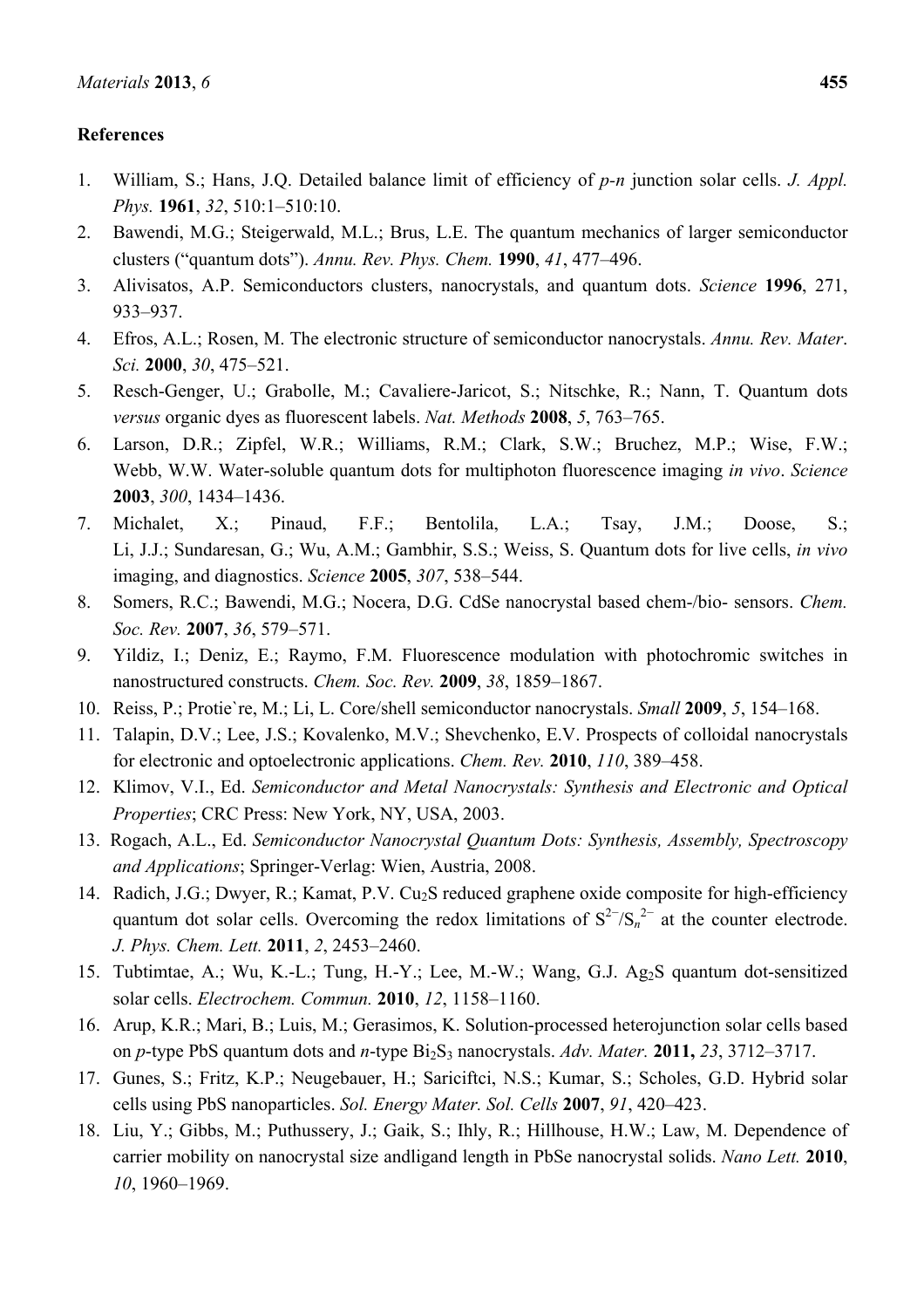- 19. Pattantyus-Abraham, A.G.; Kramer, I.J.; Barkhouse, A.R.; Wang, X.; Konstantatos, G.; Debnath, R.; Levina, L.; Raabe, I.; Nazeeruddin, M.K.; Gratzel, M.; Sargent, E.H. Depleted-heterojunction colloidal quantum dot solar cells. *ACS Nano* **2010**, *4*, 3374–3380.
- 20. Gerischer, H.; Luebke, M. A particle size effect in the sensitization of  $TiO<sub>2</sub>$  electrodes by a CdS deposit. *J. Electroanal. Chem.* **1986**, *204*, 225–227.
- 21. Robel, I.; Subramanian, V.; Kuno, M.; Kamat, P.V. Quantum dot solar cells.harvesting light energy with CdSe nanocrystals molecularly linked to mesoscopic TiO<sub>2</sub> films. *J. Am. Chem. Soc.* **2006**, *128*, 2385–2393.
- 22. Gorer, S.; Hodes, G. Quantum size effects in the study of chemical solution deposition mechanisms of semiconductor films. *J. Phys. Chem.* **1994**, *98*, 5338–5346.
- 23. Kojima, A.; Teshima, K.; Shirai, Y.; Miyasaka, T. Organometal halide perovskites as visible-light sensitizers for photovoltaic cells. *J. Am. Chem. Soc*. **2009**, *131*, 6050–6051.
- 24. Sun, S.-S.; Sariciftci, N.S. *Organic Photovoltaics: Mechanisms, Materials and Devices*; Taylor and Francis: Roca Raton, FL, USA, 2005.
- 25. Gunes, S.; Neugebauer, H.; Sariciftci, N.S. Conjugated polymer- based organic solar cells. *Chem. Rev.* **2007**, *107*, 1324–1338.
- 26. Thompson, B.C.; Frechet, J.M.J. Polymer-fullerene composite solar cells. *Angew. Chem. Int. Ed.*  **2008**, *47*, 58–77.
- 27. Liu, H.; Tang, J.; Kramer, I.J.; Debnath, R.; Koleilat, G.I.; Wang, X.; Fisher, A.; Li, R.; Brzozowski, L.; Levina, L.; Sargent, E.H. Electron acceptor materials engineering in colloidal quantum dot solar cells. *Adv. Mater*. **2011**, *23*, 3832–3837.
- 28. Gao, J.; Luther, J.M.; Semonin, O.E.; Ellingson, R.J.; Nozik, A.J.; Beard, M.C. Quantum dot size dependent J-V characteristics in heterojunction ZnO/PbS quantum dot solar cells. *Nano Lett*. **2011**, *11*, 1002–1008.
- 29. Gao, J.; Perkins, C.L.; Luther, J.M.; Hanna, M.C.; Chen, H.Y.; Semonin, O.E.; Nozik, A.J.; Ellingson, R.J.; Beard, M.C. *n*-type transition metal oxide as a hole extraction layer in PbS quantum dot solar cells. *Nano Lett*. **2011**, *11*, 3263–3266.
- 30. Barkhouse, D.A.R.; Debnath, R.; Kramer, I.J.; Zhitomirsky, D.; Pattantyus-Abraham, A.G.; Levina, L.; Etgar, L.; Grätzel, M.; Sargent, E.H. Depleted bulk heterojunction colloidal quantum dot photovoltaics. *Adv. Mater*. **2011**, *23*, 3134–3138.
- 31. Wang, X.; Koleilat, G.I.; Tang, J.; Liu, H.; Kramer, I.J.; Debnath, R.; Brzozowski, L.; Barkhouse, D.A.R.; Levina, L.; Hoogland, S.; Sargent, E.H. Tandem colloidal quantum dot solar cells employing a graded recombination layer. *Nat. Photonics* **2011**, *5*, 480–484.
- 32. Leschikies, K.S.; Beatty, T.J.; Kang, M.S.; Norris, D.J.; Aydil, E.S. Solar cells based on junctions between colloidal PbSe nanocrystals and thin ZnO films. *ACS Nano* **2009**, *3*, 3638–3648.
- 33. Etgar, L.; Zhang, W.; Gabriel, S.; Hickey, S.G.; Nazeeruddin, M.K.; Eychmüller, A.; Liu, B.; Grätzel, M. High efficiency quantum dot heterojunction solar cell using Anatase (001)  $TiO<sub>2</sub>$ nanosheets. *Adv. Mater.* **2012**, *24*, 2202–2206.
- 34. Etgar, L.; Moehl, T.; Tscharntke, S.; Hickey, S.G.; Eychmüller, A.; Grätzel, M. Light energy conversion by mesoscopic PbS quantum dots/TiO2 heterojunction solar cells. *ACS Nano* **2012**, *6*, 3092–3099.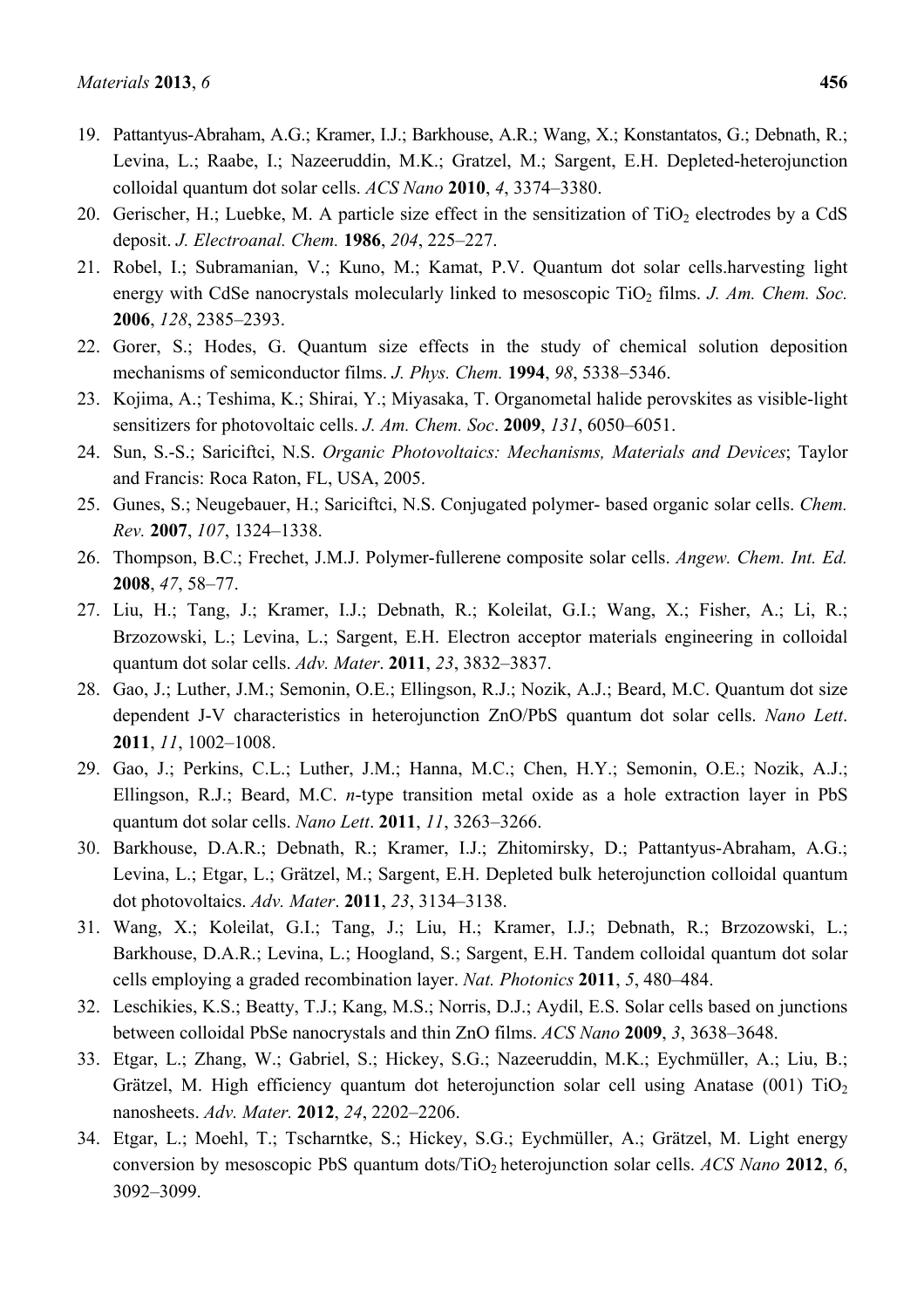- 35. Hyun, B.-R.; Zhong, Y.-W.; Bartnik, A.C.; Sun, L.; Abruña, H.D.; Wise, F.W.; Goodreau, J.D.; Matthews, J.R.; Leslie, T.M.; Borrelli, F. Electron injection from colloidal PbS quantum dots into titanium dioxide nanoparticles. *ACS Nano* **2008**, *2*, 2206–2212.
- 36. Rath, A.K.; Bernechea, M.; Martinez, L.; de Arquer, F.P.G.; Osmond, J.; Konstantatos, G. Solution-processed inorganic bulk nano-heterojunctions and their application to solar cells. *Nat. Photonics* **2012**, *6*, 529–534.
- 37. Kramer, I.J.; Levina, L.; Debnath, R.; Zhitomirsky, D.; Sargent, E.H. Solar cells using quantum funnels. *Nano Lett*. **2011**, *11*, 3701–3706.
- 38. Tang, J.; Kemp, K.W.; Hoogland, S.; Jeong, K.S.; Liu, H.; Levina, L.; Furukawa, M.; Wang, X.; Debnath, R.; Cha, D.; Chou, K.W.; Fischer, A.; Amassian, A.; Asbury, J.B.; Sargent, E.H. Colloidal-quantum-dot photovoltaics using atomic-ligand passivation. *Nat. Mater.* **2011**, *10*, 765–771.
- 39. Jianbo, G.; Craig, L.P.; Joseph, M.L.; Hanna, M.C.; Chen, H.-Y.O.; Semonin, E.; Nozik, A.J.; Ellingson, R.J.; Beard, M.C. *n*-type transition metal oxide as a hole extraction layer in PbS quantum dot solar cells. *Nano Lett*. **2011**, *11*, 3263–3266.
- 40. Luther, J.M.; Gao, J.; Lloyd, M.T.; Semonin, O.E.; Beard, M.C.; Nozik, A.J. Stability assessment on a 3% bilayer PbS/ZnO quantum dot heterojunction solar cell. *Adv. Mater*. **2010**, *22*, 3704–3707.
- 41. Choi, J.J.; Wenger, W.N.; Hoffman, R.S.; Lim, Y.-F.; Luria, J.; Jasieniak, J.; Marohn, J.A.; Hanrath, T. Solution-processed nanocrystal quantum dot tandem solar cells. *Adv. Mater.* **2011**, *23*, 3144–3148.
- 42. Sambur, J.B.; Novet, T.; Parkinson, B.A. Multiple exciton collection in a sensitized photovoltaic system. *Science* **2010**, *330*, 63–66.
- 43. Semonin, O.F.; Luther, J.M.; Choi, S.; Chen, H.Y.; Gao, J.; Nozik, A.J.; Beard, M.C. Peak external photocurrent quantum efficiency exceeding 100% via MEG in a quantum dot solar cell. *Science* **2011**, *334*, 1530–1533.
- 44. Sze, S. *Physics of Semiconductor Devices*, 2nd ed.; John Wiley & Sons: New York, NY, USA, 1981.
- 45. Luther, J.M.; Law, M.; Beard, M.C.; Song, Q.; Reese, M.O.; Ellingson, R.J.; Nozik, A.J. Schottky solar cells based on colloidal nanocrystal films. *Nano Lett.* **2008**, *8*, 3488–3492.
- 46. Jonhston, K.W.; Pattantyus-Abraham, A.G.; Clifford, J.P.; Myrskog, S.H.; MacNeil, D.D.; Levina, L.; Sargent, E.H. Schottky-quantum dot photovoltaics for efficient infrared power conversion. *Appl. Phys. Lett.* **2008**, *92*, 151115:1–151115:3.
- 47. Koleilat, G.I.; Levina, L.; Shukla, H.; Myrskog, S.H.; Hinds, S.; Pattantyus-Abraham, A.G.; Sargent, E.H. Efficient, stable infrared photovoltaics based on solution-cast colloidal quantum dots. *ACS Nano* **2008**, *2*, 833–840.
- 48. Ma, W.; Luther, J.M.; Zheng, H.; Wu, Y.; Alivisatos, A.P. Photovoltaic devices employing ternary PbS*x*Se1−*x* nanocrystals. *Nano Lett*. **2009**, *9*, 1699–1703.
- 49. Ratan, D.; Jiang, T.; Barkhouse, D.A.; Xihua, W.; Andras, G.P.-A.; Lukasz, B.; Larissa, L.; Sargent, E.H. Ambient-processed colloidal quantum dot solar cells via individual pre-encapsulation of nanoparticles. *J. Am. Chem. Soc*. **2010**, *132*, 5952–5953.
- 50. Niitsoo, O.; Sarkar, S.K.; Pejoux, C.; Ruhle, S.; Cahen, D.; Hodes, G. Chemical bath deposited CdS/CdSe-sensitized porous TiO<sub>2</sub> solar cells. *J. Photochem. Photobiol. A* **2006**, *181*, 306–313.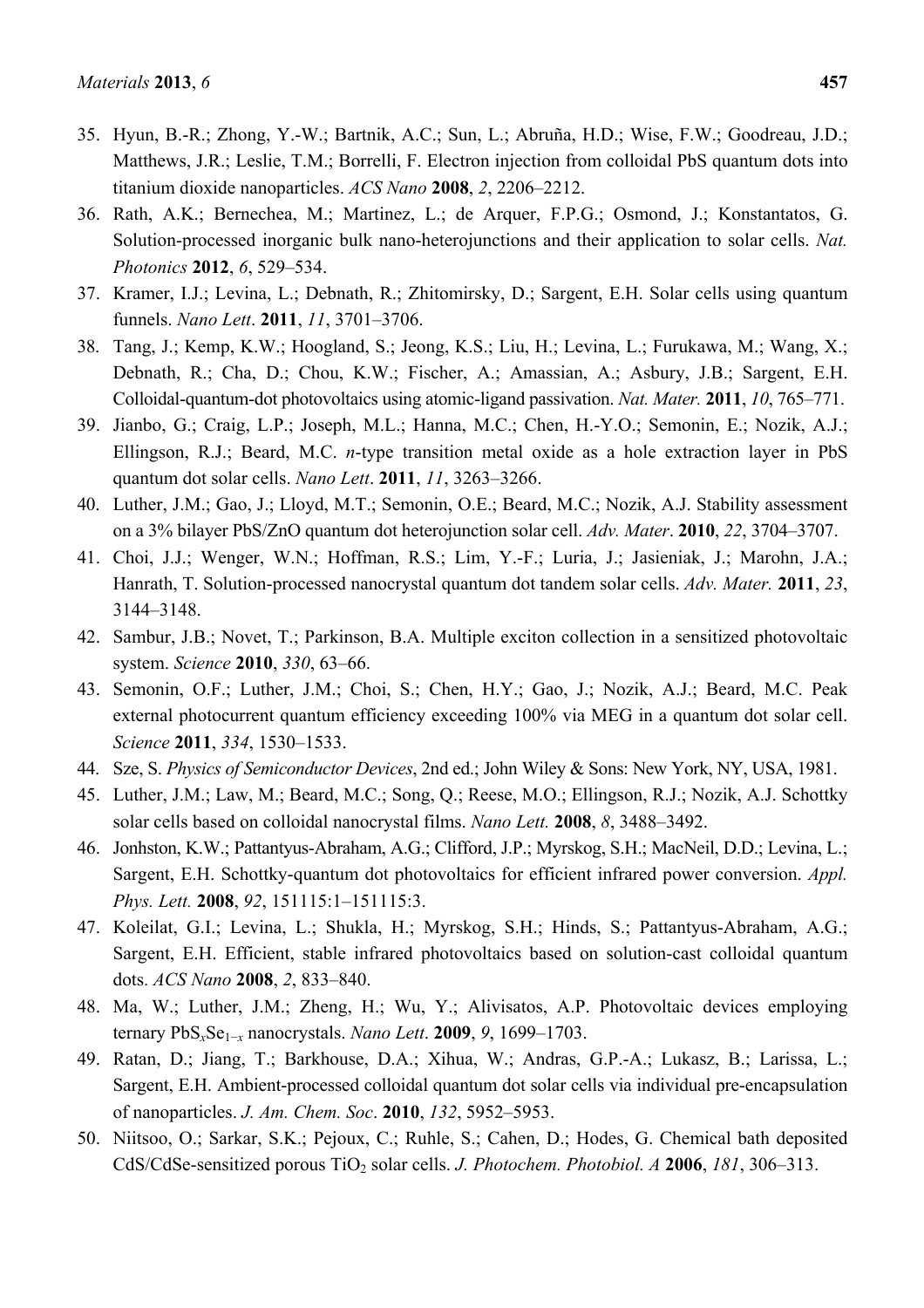- 51. Mora-Sero, I.; Bisquert, J.; Dittrich, T.; Belaidi, A.; Susha, A.S.; Rogach, A.L. Photosensitization of TiO2 layers with CdSe quantum dots: Correlation between light absorption and photoinjection. *J. Phys. Chem. C* **2007**, *111*, 14889–14892.
- 52. Shen, Q.; Yanai, M.; Katayama, K.; Sawada, T.; Toyoda, T. Optical absorption, photosensitization, and ultrafast carrier dynamic inves- tigations of CdSe quantum dots grafted onto nanostructured SnO2 electrode and fluorine-doped tin oxide (FTO) glass. *Chem. Phys. Lett.* **2007**, *442*, 89–96.
- 53. Nasr, C.; Hotchandani, S.; Kim, W.Y.; Schmehl, R.H.; Kamat, P.V. Photoelectrochemistry of composite semiconductor thin films. Photosensitization of  $SnO<sub>2</sub>/CdS$  coupled nanocrystallites with a Ruthenium complex. *J. Phys. Chem. B* **1997**, *101*, 7480–7487.
- 54. Hotchandani, S.; Kamat, P.V. Charge-transfer processes in coupled semiconductor systems. Photochemistry and photoelectrochemistry of the colloidal CdS-ZnO system. *J. Phys. Chem.*  **1992**, *96*, 6834–6439.
- 55. Tena-Zaera, R.; Katty, A.; Bastide, S.; Levy-Clement, C. Annealing effects on the physical properties of electrodeposited ZnO/CdSe core- shell nanowire arrays. *Chem. Mater.* **2007**, *19*, 1626–1632.
- 56. Shu, T.; Zhou, Z.; Wang, H.; Liu, G.; Xiang, P.; Rong, Y.; Han, H.; Zhao, Y. Efficient quantum dot-sensitized solar cell with tunable energy band CdSe*x*S(1−x) quantum dots. *J. Mater. Chem.*  **2012**, *22*, 10525–10529.
- 57. Shalom, M.; Buhbut, S.; Tirosh, S.; Zaban, A. Design rules for high-efficiency quantum-dot-sensitized solar cells: A multilayer approach. *J. Phys. Chem. Lett*. **2012**, *3*, 2436−2441.
- 58. Pralay, K.S.; Kamat, P.V. Mn-doped quantum dot sensitized solar cells: A strategy to boost efficiency over 5%. *J. Am. Chem. Soc.* **2012**, *134*, 2508−2511.
- 59. Mitzi, D.B. Synthesis, Structure, and Properties of Organic–Inorganic Perovskites and Related Materials. In *Progress in Inorganic Chemistry*; Karlin, K.D., Ed.; John Wiley & Sons, Inc.: New York, NY, USA, 1999; Volume 48, p. 1.
- 60. Mitzi, D.B. Organic–inorganic perovskites containing trivalent metal halide layers: The templating influence of the organic cation layer. *Inorg. Chem*. **2000**, *39*, 6107–6113.
- 61. Kojima, A.; Ikegami, M.; Teshima, K.; Miyasaka, T. Highly luminescent lead bromide perovskite nanoparticles synthesized with porous alumina media. *Chem. Lett*. **2012**, *41*, 397–399.
- 62. Kagan, C.R.; Mitzi, D.B.; Dimitrakopoulos, C.D. Organic-inorganic hybrid materials as semiconducting channels in thin-film field-effect transistors. *Science* **1999**, *286*, 945–947.
- 63. Mitzi, D.B.; Field, C.A.; Schlesinger, Z.; Laibowitz, R.B. Transport, optical, and magnetic properties of the conducting halide perovskite CH3NH3SnI3. *J. Solid State Chem*. **1995**, *114*, 159–163.
- 64. HyoekIm, J.; Chung, J.; Kim, S.-J.; Park, N.-G. Synthesis, structure, and photovoltaic property of a nanocrystalline 2H perovskite-type novel sensitizer (CH3CH2NH3)PbI3. *Nanoscale Res. Lett.* **2012**, *7*, 353:1–353:7, doi:10.1186/1556-276X-7-353.
- 65. Im, J.H.; Lee, C.-R.; Lee, J.-W.; Park, S.-W.; Park, N.-G. 6.5% efficient perovskite quantum-dot-sensitized solar cell. *Nanoscale* **2011**, *3*, 4088–4093.
- 66. Kim, H.-S.; Lee, C.-R.; Im, J.-H.; Lee, K.-B.; Moehl, T.; Marchioro, A.; Moon, S.-J.; Robin Humphry-Baker, R.; Yum, J.H.; Moser, J. E.; Grätzel, M.; Park, N.-G. Lead iodide perovskite sensitized all-solid-state submicron thin film mesoscopic solar cell with efficiency exceeding 9%. *Sci. Rep.* **2012**, *2*, 591:1–591:7.